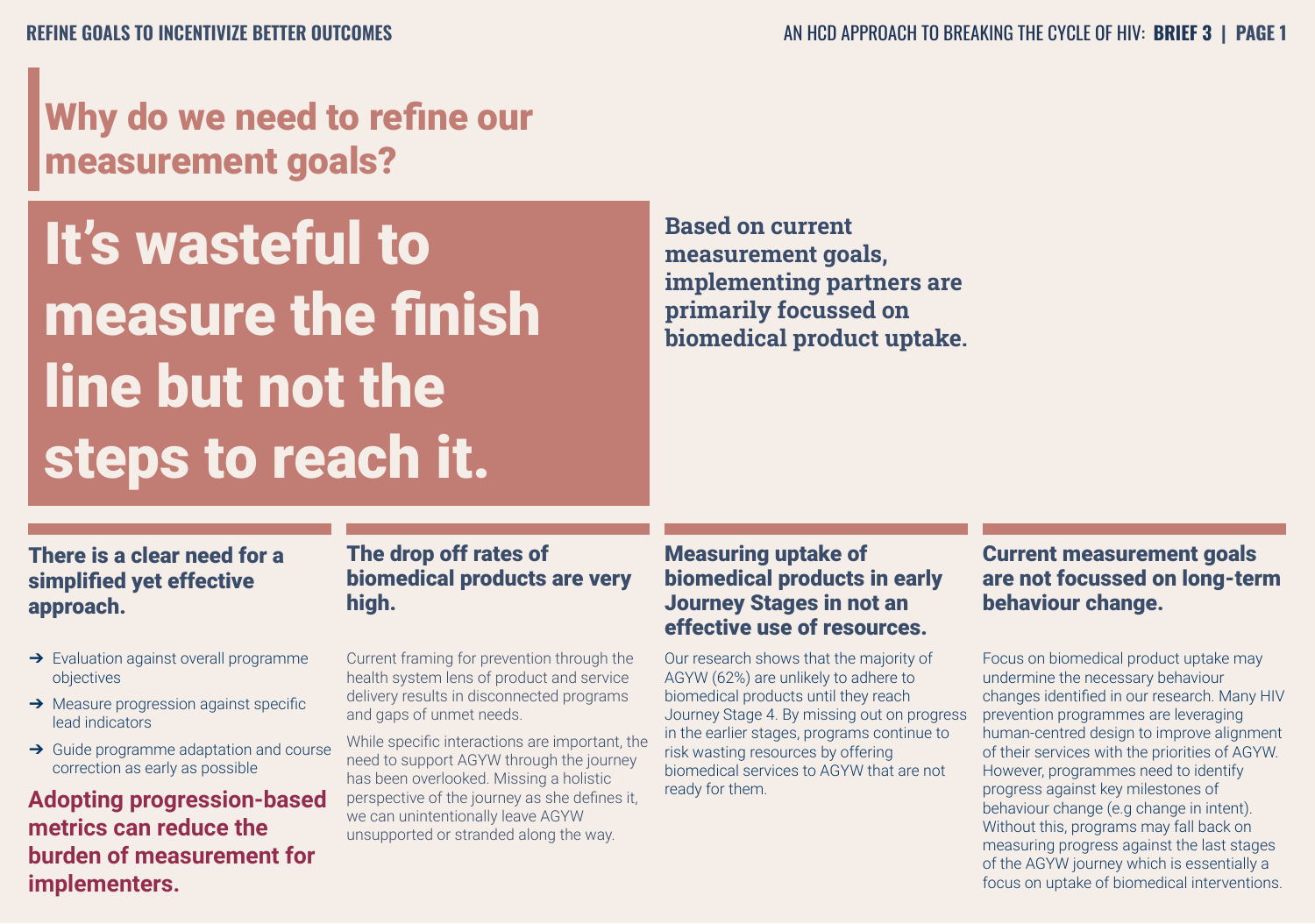# How should we develop an AGYW-centred M&E approach for HIV prevention?

Measure progress of AGYW's journey to healthy sexual relationships.

**Our research indicates that making prevention behaviours habitual is key to long-term and sustained adherence.** 

Habit formation and strengths are also strongly associated with improved biomedical outcomes.

In the early stages of the journey, AGYW tend to develop unhealthy and unstable habits that put them at high risk of contracting HIV (e.g. not using condoms with partners they trust).

Therefore, the M & E approach should include indicators of progress towards breaking unhealthy habits and forming new healthy ones.

This ultimately diminishes their risk of HIV.



The AGYW Journey Framework developed by this project can serve as a foundation for refining an M&E framework.

#### **Use the following elements from the Journey Framework:**

1. Progress through the Journey Stages to healthy sexual relationships.

2. Key challenges that inhibit journey progression, as identified by our research.